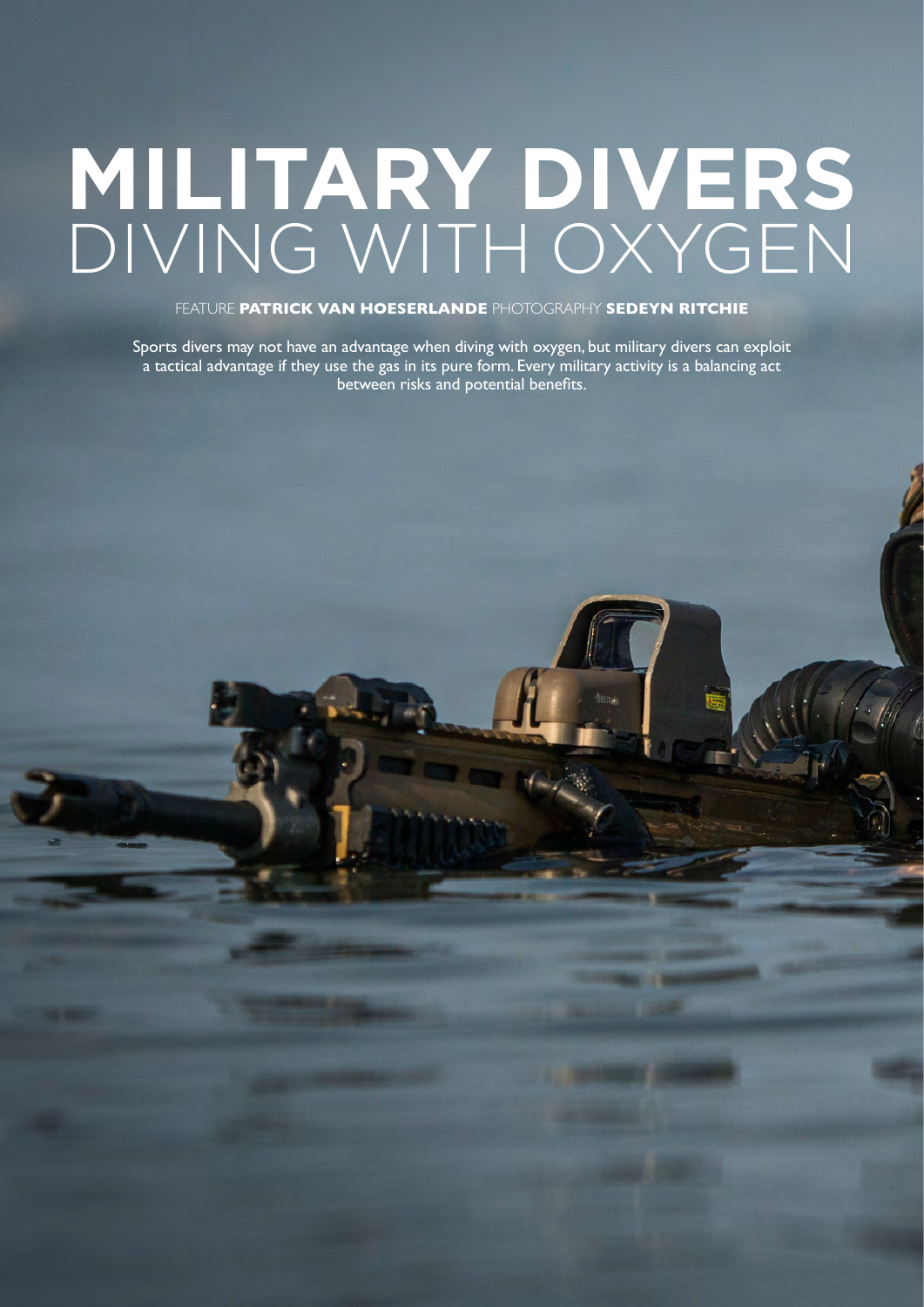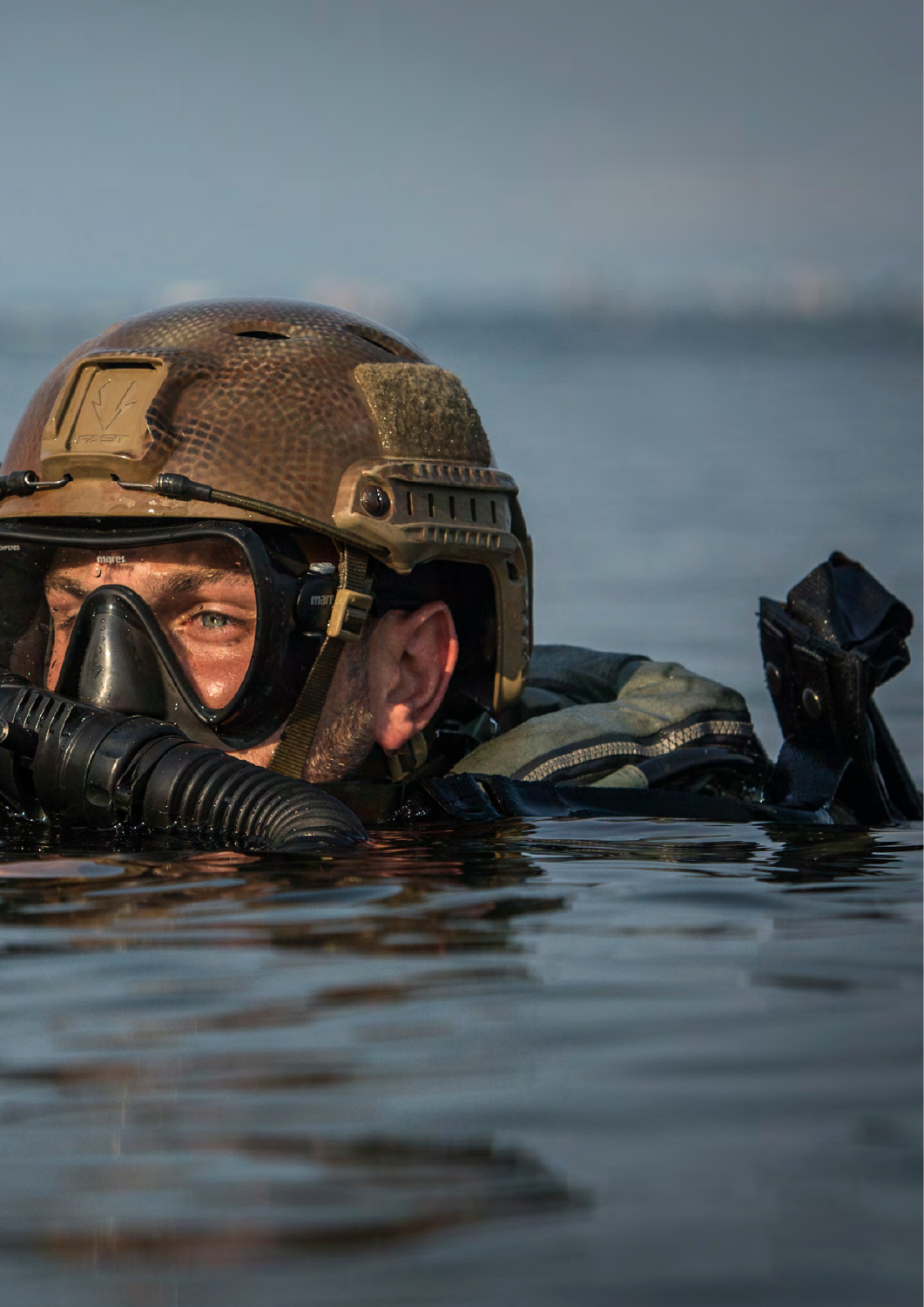

A few months ago, an article appeared on dolphins and divers. The journalist wrote, "In Vietnam, dolphins guarded the ports. If an animal detected a diver, it attached a buoy to the diver's oxygen tank to mark his presence."

As journalist-divers, we have developed a kind of sixth sense in spotting articles that claim that we dive with oxygen. There are many articles out there already explaining why we do not dive with oxygen, but those do not stop non-diving writers to commit this mistake. So, when the article was published, some colleague-divers wanted to contact and inform the journalist of his mistake, and ask for a correction. After all, we breathe air and do not (or rarely) dive with oxygen. But, was this a mistake? Time to do some digging.

## **NITROX**

Admittedly, we sometimes use oxygen to enrich the air to lower the percentage of inert nitrogen in our tanks and to alleviate the decompression obligations. Although Nitrox can greatly reduce the deco time by 3 metres, it comes with a reduction in maximum dive depth. As with all mammals, our bodies are optimised for 21% normobaric oxygen and any deviation from this ideal situation has consequences.

On every diving course – in particular during nitrox courses – you get acquainted with the effects higher oxygen partial pressures have on the body. Certainly, the danger of oxygen poisoning from the central nervous system (CNS) or Paul-Bert in the short term, and that of the lungs or Lorrain-Smith in the longer run, are explained.

## 100% OXYGEN

Oxygen is a blessing and a curse for us divers. After all, we use this vital gas as a preventive measure against shock and to combat symptoms in the event of a decompression incident. Some of us also use the pure stuff on the shallowest deco stops for accelerated decompression after a long, deep dive. Of course, with due regard to the appropriate preventive measures.

Can we tell the world that divers do not dive with oxygen? We do not have oxygen tanks strapped to our backs, but air tanks. The 'air' (or nitrox) may not always have the same composition as on the earth's surface, but it remains a breathable mixture of oxygen and nitrogen. Was the reaction to the article on dolphins and divers necessary? Umm, no. Sports divers may not have an advantage when diving

with oxygen, but military divers can exploit a tactical advantage if they use the gas in its pure form. Every military activity is a balancing act between risks and potential benefits.

The first group to have filled their tanks with oxygen are the Explosive Ordnance Disposal (EOD) divers. Certain sea mines are equipped with acoustic sensors that are sensitive enough to ignite the explosive charge upon hearing the noise of bubbles. As an EOD diver, you want to be far away when a mine explodes and so you absolutely want to avoid producing bubbles.

You cannot prevent bubbles when diving with an open scuba system like the one recreational divers use. Holding your breath is not a solution. To glide silently through the water, you must use a closed system. The 'Closed Circuit Rebreather' (CCR) was an early solution for this problem (in 1879 Siebe Gorman already dove with an oxygen rebreather based on the invention of Henry Fleuss). This system converts oxygen to carbon dioxide through combustion in our cells, there is no air in the bottle. This would only lead to an excess of nitrogen in the circuit in a very short time. The used oxygen needs to simply be replaced by pure oxygen. Although there are now rebreathers which